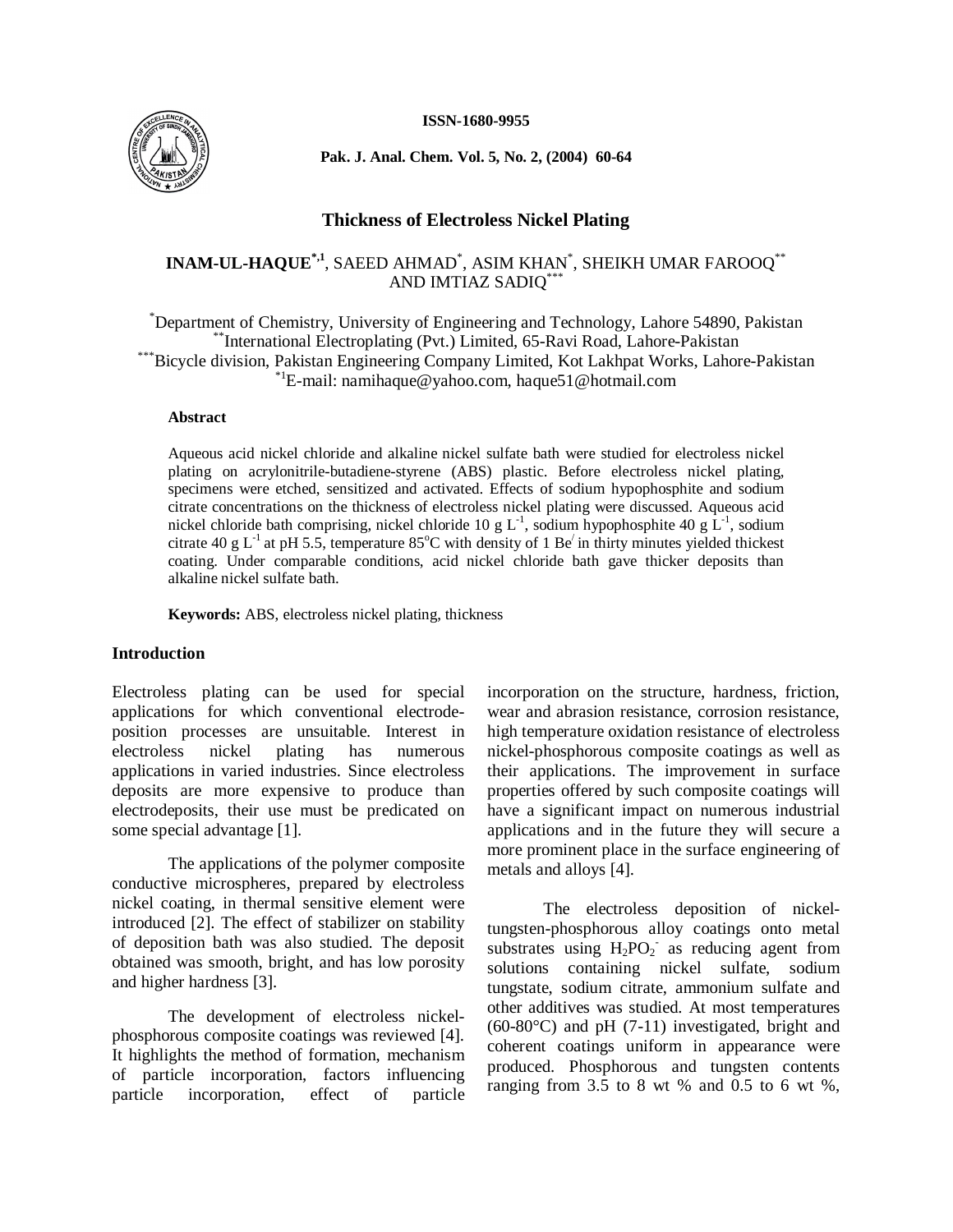respectively, were obtained depending upon solution temperature and pH [5].

The mechanism of electroless nickel plating on ceramic in a bath containing nickel chloride 7.5, sodium hypophosphite 7.5, ammonium chloride 8.75, and sodium citrate 6.25 g L<sup>-1</sup> at  $80 \pm 2$ <sup>o</sup>C and pH = 5.4 was discussed. The existence of phosphate ions in bath after several depositions was, presumably, due to the oxidation of phosphite ions by divalent nickel ions [6].

Electroless nickel plating is carried out using aqueous solution of nickel salts, hypophosphite of alkali or alkali-earth metals and some organic additions. Different compositions of these solutions have been recommended, but the problem of optimum ratio of these components in the solution still requires continuing study [7].

In this work, electroless nickel plating process on ABS plastic is studied. Two baths of electroless nickel plating are used: (1) acid nickel chloride bath and (2) alkaline nickel sulfate bath. Concentration of reducing agent, sodium hypophosphite, a salt of an organic acid namely sodium citrate, nickel chloride and nickel sulfate were varied, and the effect on the thickness of electroless nickel plating on ABS plastics are examined. The work is designed to find out optimum ratio of these components for obtaining optimal thickness. Tests were carried out to measure the thickness of electroless nickel coatings.

### **Experimental**

### **Chemicals Source**

Nickel sulfate, NiSO<sub>4</sub>.6H<sub>2</sub>O, Inco Canada<br>Nickel chloride, NiCl<sub>2</sub>.6H<sub>2</sub>O, Inco, Canada Nickel chloride,  $NiCl<sub>2</sub>.6H<sub>2</sub>O$ , Inco, Canada<br>Chromium trioxide,  $CrO<sub>3</sub>$ , OXYCHEM, USA Chromium trioxide, CrO<sub>3</sub>,  $OXYZHEM$ , U<br>Sulfuric acid, H<sub>2</sub>SO<sub>4</sub>, BDH, England Sulfuric acid, H<sub>2</sub>SO<sub>4</sub>, BDH, England<br>Stannous chloride, SnCl<sub>2</sub>, BDH, England Stannous chloride, SnCl<sub>2</sub>, BDH, England<br>Palladium chloride, PdCl<sub>2</sub>, Johnson & Matthey Palladium chloride, PdCl<sub>2</sub>, England

Other chemicals, sodium hypophosphite monohydrate, sodium citrate dihydrate, sodium hydroxide, sodium carbonate, ammonium hydroxide, hydrochloric acid, were of laboratory grade and were used as received.

**ABS plastic specimens:** ABS plastic sheet having smooth surface was cut into small strips of various shapes. These strips were used as a base material for electroless nickel plating process. Before electroless nickel plating ABS surface was rinsed with 10% common detergent solution in order to remove greasy materials.

**Etching:** Then thoroughly washed with distilled water and etched in chromic plus sulfuric acid solution; chromium trioxide 300 g  $L<sup>-1</sup>$ , sulfuric acid 200 ml L<sup>-1</sup>, density 24 Be<sup> $\ell$ </sup>, at temperature 65-70<sup>o</sup>C and immersion time ten minutes. Specimens were immersed in acid solution for one minute at temperature  $30^{\circ}$ C to remove any traces of chromic acid etch solution left on the surface

**Sensitization:** Aqueous acidic colloidal stannous chloride solution was used to sensitize the previously etched ABS specimens. Sensitization was carried out from solution, stannous chloride 3 g  $L^{-1}$ , hydrochloric acid (10%) 20 ml  $L^{-1}$ , at temperature  $40^{\circ}$ C for immersion time five minutes.

**Activation:** For activation the specimen were immersed in palladium chloride solution, palladium chloride 0.3 g L<sup>-1</sup>, hydrochloric acid  $(10%)$  20 ml L<sup>-1</sup>, at temperature 40<sup>o</sup>C for five minutes. The pH of the solution was 2.9.

**Accelerating:** Acceleration of palladium activated ABS specimens was done in an aqueous sulfuric acid (20%, volume/volume) solution at temperature  $40^{\circ}$ C, for three to five minutes.

**Electroless nickel plating:** Electroless nickel was plated on previously activated ABS specimens from aqueous solutions of nickel chloride/nickel sulfate, sodium hypophosphite and sodium citrate.

**Electroless nickel chloride bath**: Nickel chloride bath for electroless nickel plating was prepared from nickel chloride, sodium citrate and sodium hypophosphite. The concentration of each substituent was varied from 5 to 40  $g L^{-1}$  and their effect was studied. In all the experiments the solutions were prepared in distilled water. The plating conditions were, temperature  $85^{\circ}$ C, pH 5.5, density  $1$  Be<sup> $\prime$ </sup> and deposition time thirty minutes. The pH of the bath was maintained by the addition of ammonium hydroxide. The plating conditions were kept constant in all the experiments.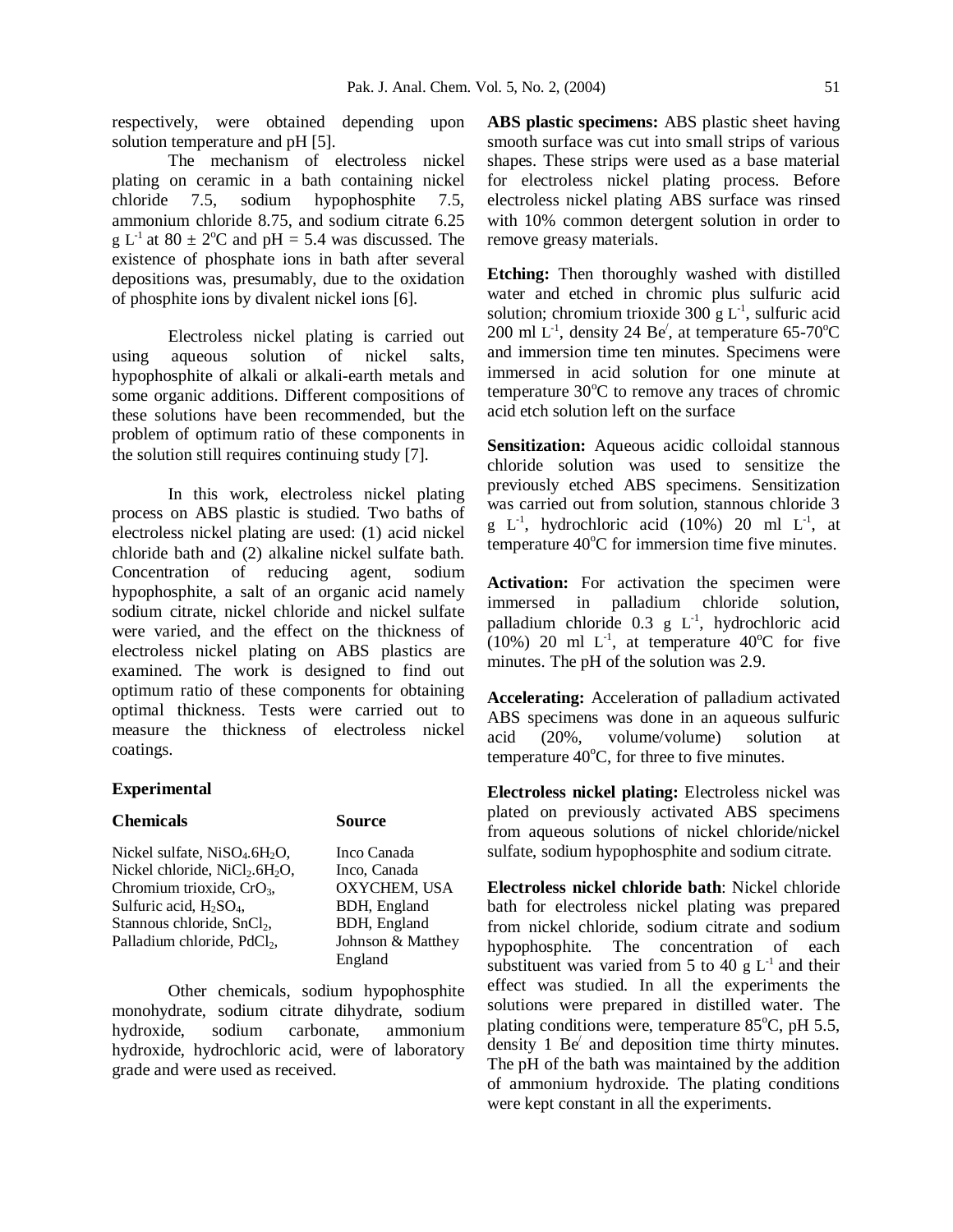**Electroless nickel sulfate bath:** Nickel sulfate bath for electroless nickel plating was prepared from nickel sulfate, sodium citrate and sodium hypophosphite. The concentration of each substituent was varied from 5 to 40  $g L^{-1}$  and their effect was studied. In all the experiments the solutions were prepared in distilled water. The plating conditions were, temperature  $40-45^{\circ}$ C, pH 9, density 5  $Be'$  and deposition time thirty minutes. The pH of the bath was maintained by the addition of ammonium hydroxide and sodium carbonate. The plating conditions were kept constant in all the experiments.

**Drying:** After electroless nickel coating, ABS specimens were immersed in warm water for one minute to wipe out completely traces of chemicals left on the finished surface. Double water rinsing was done before drying the finished ABS plastics.

**The saw test:** The metallic nickel layer was not peeled off during sawing across the electroless nickel plated ABS component. The nickel coatings obtained were stable.

**Appearance test:** Electroless nickel deposit was grey in color with smooth surface. Bright deposits were obtained at higher nickel concentration. The nickel coatings showed satin finish.

**Thickness measurement:** The thickness of electroless nickel coating was measured by difference in thickness of nickel coated and uncoated ABS component automatically in five seconds and recorded by (Echometer, an ultrasonic thickness gauge) a hand-held instrument. A few drops of fluid (for example, grease, water or glycerine) were applied to the location on the work-piece where the measurement was to be made. The probe was attached and thickness was recorded [8].

### **Results and Discussion**

Two types of electroless nickel plating baths were studied: (1) acid nickel chloride bath, (2) alkaline nickel sulfate bath, for electroless nickel plating on ABS plastic specimens.

Effect of sodium citrate and sodium hypophosphite on thickness of electroless nickel coating from acid chloride bath was investigated.

Results obtained are shown in Fig. 1. The concentration of sodium chloride was maintained at 10 g/L in this set of experiments. The electroless nickel coating was carried at temperature  $85^{\circ}$ C, pH 5.5, and solution density 1 Be/ . The plating conditions were kept constant in all sets of experiments. Dotted line in Fig. 1 showed that maximum thickness was obtained at sodium citrate/sodium hypophosphite ratio 1:1. Also by increasing the concentration of both sodium citrate and sodium hypophosphite, keeping the ratio 1:1 constant, the thickness of electroless nickel coating was also increased, Fig. 1.



**Figure 1. Effect of concentration of sodium citrate and sodium hypophosphite on thickness of electroless nickel plating from nickel chloride bath. Nickel chloride 10 g L-1 . 1-sodium hypophosphite 5 g L-1 , 2-sodium hypophosphite 10 g L-1 , 3- sodium hypophosphite 20 g L-1 , 4- sodium hypophosphite 30 g L-1 .**

The effect of nickel chloride concentration on coating thickness is shown in Fig. 2. It was seen that, Fig. 2, nickel chloride 10 g  $L^{-1}$ , gave the maximum thickness in all cases of sodium citrate/sodium hypophosphite , 5/5, 10/10, 20/20,  $30/30$ ,  $40/40$  g L<sup>-1</sup>.

Electroless nickel coating was also carried out from alkaline nickel sulfate bath. The effect of nickel sulfate's concentration on thickness of electroless nickel coating is shown in Fig. 3. The effect was studied at different concentrations of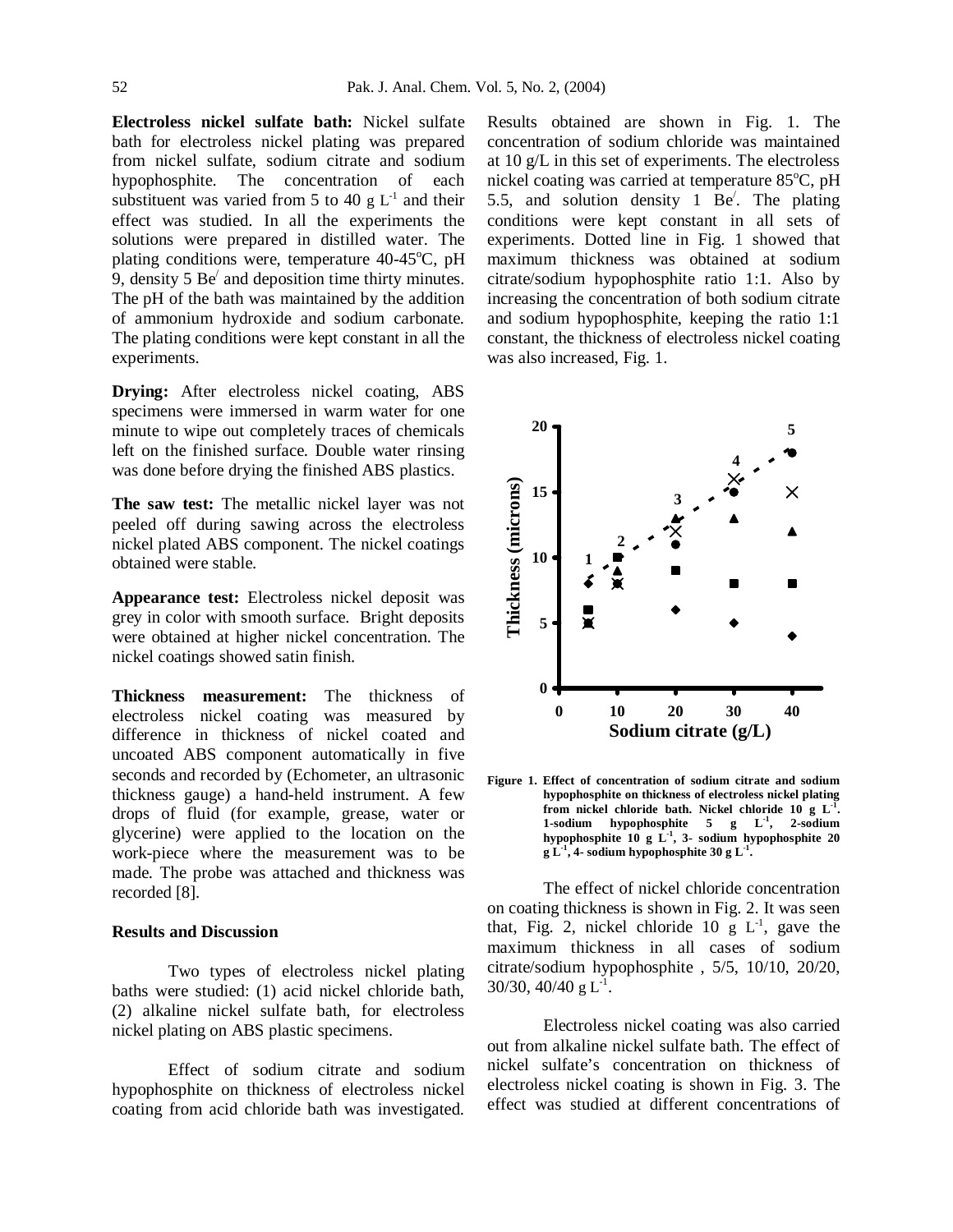sodium citrate and sodium hypophosphite but there ratio was kept 1:1. The electroless nickel plating was carried out at temperature  $40-45^{\circ}$ C, pH 9, density 5 Be/ and deposition time thirty minutes. The plating conditions were kept constant in all the experiments.



**Figure 2. Effect of concentration of nickel chloride on thickness of electroless nickel plating from nickel chloride bath. 1-sodium citrate/sodium hypophosphite 5/5 g L-1 , 2-sodium citrate/sodium hypophosphite 10/10 g L-1 , 3-sodium citrate/sodium hypophosphite 20/20 g L-1 , 4-sodium citrate/sodium hypophosphite 30/30 g L-1 , 5-sodium citrate/sodium hypophosphite 40/40 g L-1 .**

At nickel sulfate  $30 \text{ g L}^{-1}$ , maximum thickness was obtained in all cases; at sodium citrate/sodium hypophosphite 5/5, 10/10, 20/20,  $30/30$ ,  $40/40$  g L<sup>-1</sup>. Alkaline nickel sulfate bath containing nickel sulfate  $30 \text{ g L}^1$ , sodium hypophosphite 40 g  $L^{-1}$ , sodium citrate 40 g  $L^{-1}$  at pH 9, temperature 50 $^{\circ}$ C and density of 5 Be $'$  gave good thickness, 10 microns, Fig. 3. At  $pH < 7$ , electroless nickel sulfate bath was not operated properly because hydrogen ions are a by-product, and the pH of the electroless nickel bath decreases during operation. The pH of the bath was maintained by the addition of ammonium hydroxide and sodium carbonate. Acid nickel chloride bath had a greater stability, wide operating range and better thickness results than alkaline nickel sulfate bath. The acid nickel chloride bath gave better thickness than alkaline nickel sulfate electroless nickel bath.

The interaction between the hypophosphite ion and water leads to the formation of a hydride ion, H– , which then acts to reduce the nickel ions in solution. The hydride ion does not remain as a

proton, but it is reduced to its atomic state. The atomic hydrogen forms molecules which are subsequently liberated as hydrogen gas. The reactions may be represented by the following equations.

 $\rightarrow$  Ni<sup>0</sup> + 2 H

$$
H_2PO_2^- + H_2O \longrightarrow HPO_3^{2-} + 2H^+ + H^-
$$
  
(in acid solutions)  

$$
H_2PO_2^- + 2OH \longrightarrow HPO_3^{2-} + H_2O + H^-
$$
  
(in alkaline solutions)  
(2)

Ni 2+ + 2 H– Ni<sup>0</sup> **1 2 3 4 5 0 5 10 0 15 30 Nickel sulfate (g/L) Thickness (microns)**



Sodium hypophosphite reduces the nickel ions in solution to their elemental form. During this reduction process, the hypophosphite anion decomposes to orthophosphite with the production of gaseous hydrogen. The general mechanism of solution operation may be written as follows [9].

 $Ni^{+2}$  + Sodium hypophosphite + Complex or

Catalytic surface

 $(Ni + P)$  deposit +  $H_2$  + Sodium orthophosphate

The bath comprising, nickel chloride 10  $g L^{-1}$ , sodium hypophosphite 40  $g L^{-1}$ , sodium citrate 40 g  $L^{-1}$  at pH 5.5, temperature 85<sup>o</sup>C and density of 1  $Be'$  for thirty minutes gave best thickness of electroless nickel coating in micrometer, 18 microns, Fig. 2. Acid nickel